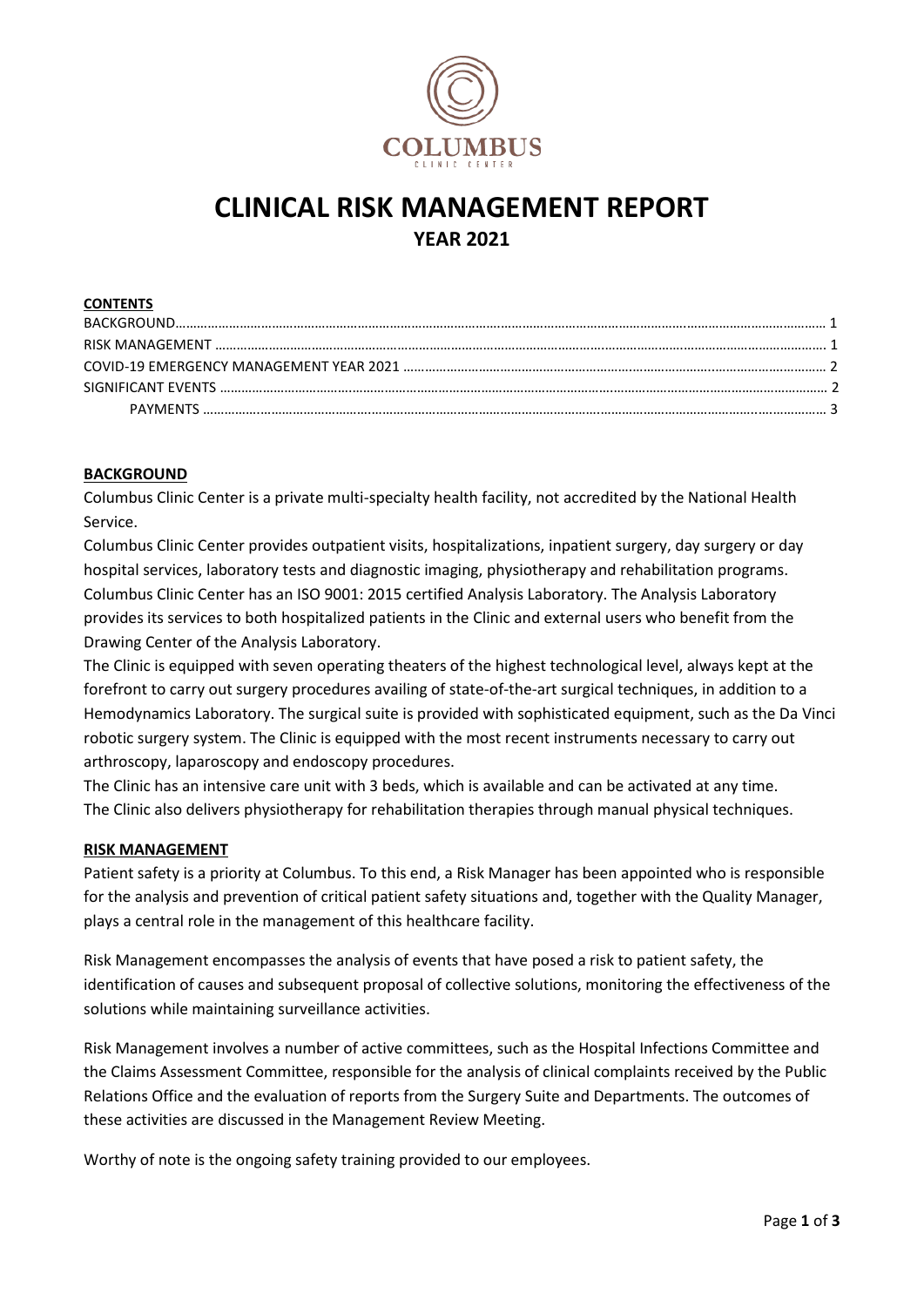

### **COVID-19 EMERGENCY MANAGEMENT YEAR 2021**

The COVID-19 emergency, and the resulting pandemic, has been underway since February 2020 and, ever since, Columbus Clinic has applied ad hoc containment measures in compliance with the regulations in force, looking often to apply them in an even more restrictive way. Columbus Clinic Center is a Covid-free facility, there are no coronavirus departments and all patients admitted to the facility must present a negative molecular swab test taken within 48 hours of admission.

Measures taken to contain the infection have been the subject of various Instructions and Protocols at the Columbus Clinic; pandemic trends have strongly influenced the risk containment measures applied, as well as the number of surgery procedures and hospitalizations carried out, the opening of the various health centers and the number of guests and workers allowed to enter the facility.

In general, the Clinic's approach has always been oriented towards maximum precaution and we have immediately implemented decisive interventions at all levels, as to operate within a context of effectiveness.

The containment measures we have applied resulted from the risk and context analysis and concern the following areas:

- Administrative measures, relating to the management of the Clinic's work areas
- Procedural measures, relating to clinical and non-clinical processes
- Environmental measures, relating to the specific features of the Facility and the use of its spaces
- Organizational measures, focused on the management of employees and non-employees

#### **RELEVANT EVENTS**

Among the most relevant events monitored and recorded in the year 2021, are the following:

• ACCIDENTAL FALLS: 10 falls were documented out of 5808 hospitalizations. Only 1 case had moderate consequences. The causes of falls are often linked to the emotional state of the patients or to aspects related to logistics and furnishings. Our staff is always available to support the patient when transferring and encourages the use of the call bell, while the slippers supplied since 2021 have proven to reduce slip and fall accidents. 1 fall occurred in the forecourt, due to causes attributable to the period flooring, with moderate consequences.

• ADVERSE EVENTS RELATED TO PHARMACOLOGICAL THERAPY: There were no reports of suspected adverse drug reactions.

- SURVEILLANCE ON MEDICAL DEVICES: no reports of accidents with medical devices have been recorded.
- CLINICAL RISK CLAIMS: 0